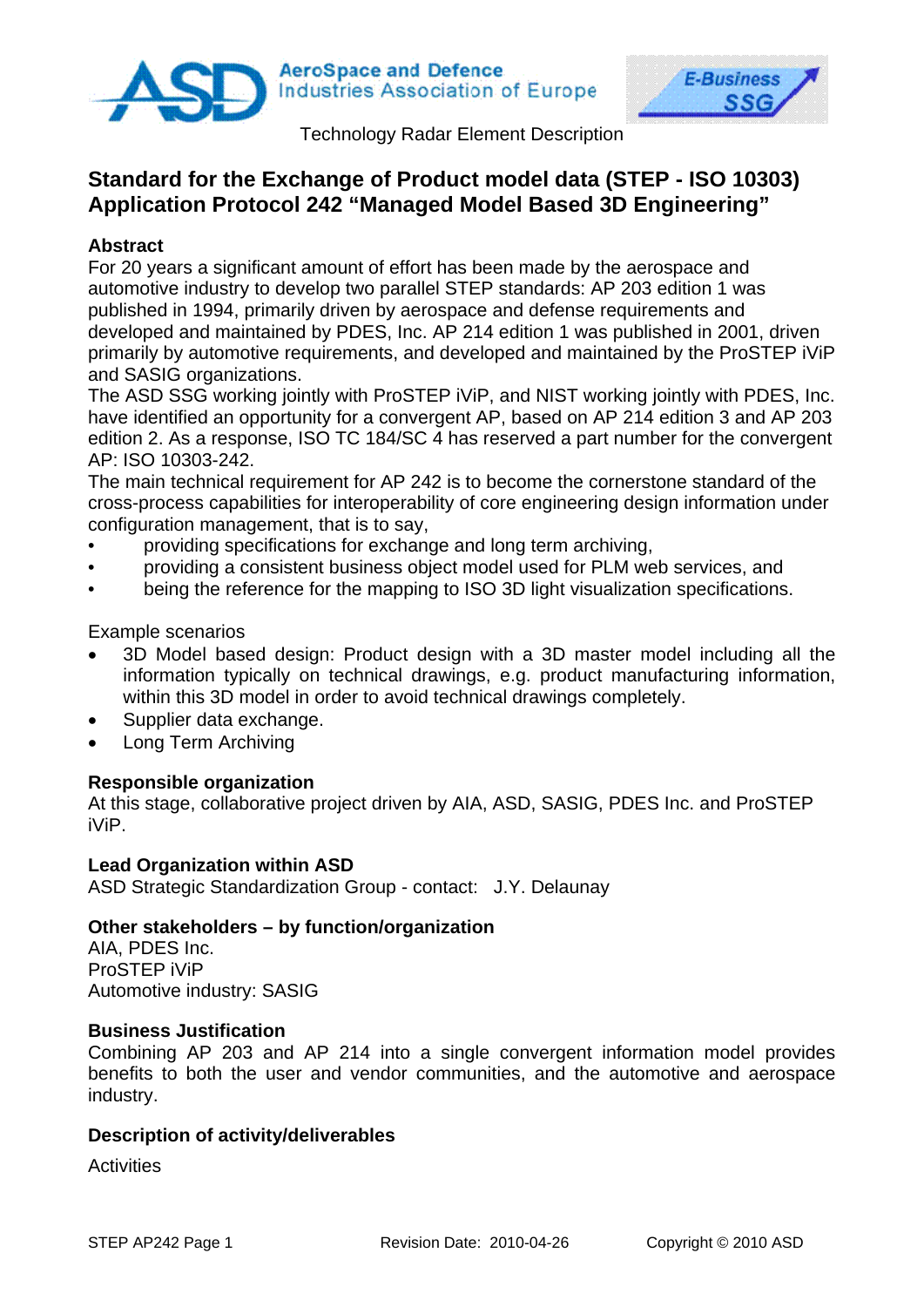

**AeroSpace and Defence Industries Association of Europe** 



Technology Radar Element Description

Modification and creation of Application Modules (1000 series), including STEPmod improvement.

AP242 development (main clauses, annexes and supplementary material). Update Recommended Practices (PDM, CAD)

# **Deliverables**

The main deliverable is a new modular application protocol – AP 242, and any associated new components of the ISO TC 184/SC 4 standards (modules, reference data, …). The project plan includes the delivery of NWI/CD document, its submission for CD and DIS ballot, and the resolution of any comments received.

Besides the document itself Recommended Practices will be updated and STEP interfaces tested.

**Assumptions** 

# **Business benefits**

- 1. The collaboration from a large number of organizations and industries provides a larger resource pool than would be possible otherwise and would spread the cost across a wider group of organizations.
- 2. The development of the convergent AP provides an opportunity to add new capabilities not currently found in AP 203 or 214.
- 3. The modular approach improves the interoperability of Application protocols.
- 4. Vendors, from a cost standpoint, prefer supporting only one AP.

# **Location in ASD SSG Framework**

Enterprise Information - Product definition data through life

# **ASD SSG action plan**

General STEP action plan:

- Development of ASD CAD and PLM policies with supporting STEP Implementation Guidelines targeted at supplier marketplace
- Adoption of relevant available ISO 10303 Application Protocols as part of eBusiness framework
- Identification of ASD requirements and active participation in further development of Application Protocols such as Systems Engineering and the future AP 242 which integrates AP203 and AP214 with extensions under the modular architecture.

# **ASD SSG Status (updated)**

Work on "PDM information interoperability Policy" in progress.

Creationof AP242 started with the issue of a White Paper in 2009 and the development of the standard is currently in progress.

# **Adoption Plan**

At short term ASD will recognize AP242 as future targeted standard replacing AP203 and AP214, through the "ASD PDM interoperability Policy".

ASD will adopt AP242 through its direct participation to the ISO standardization process.